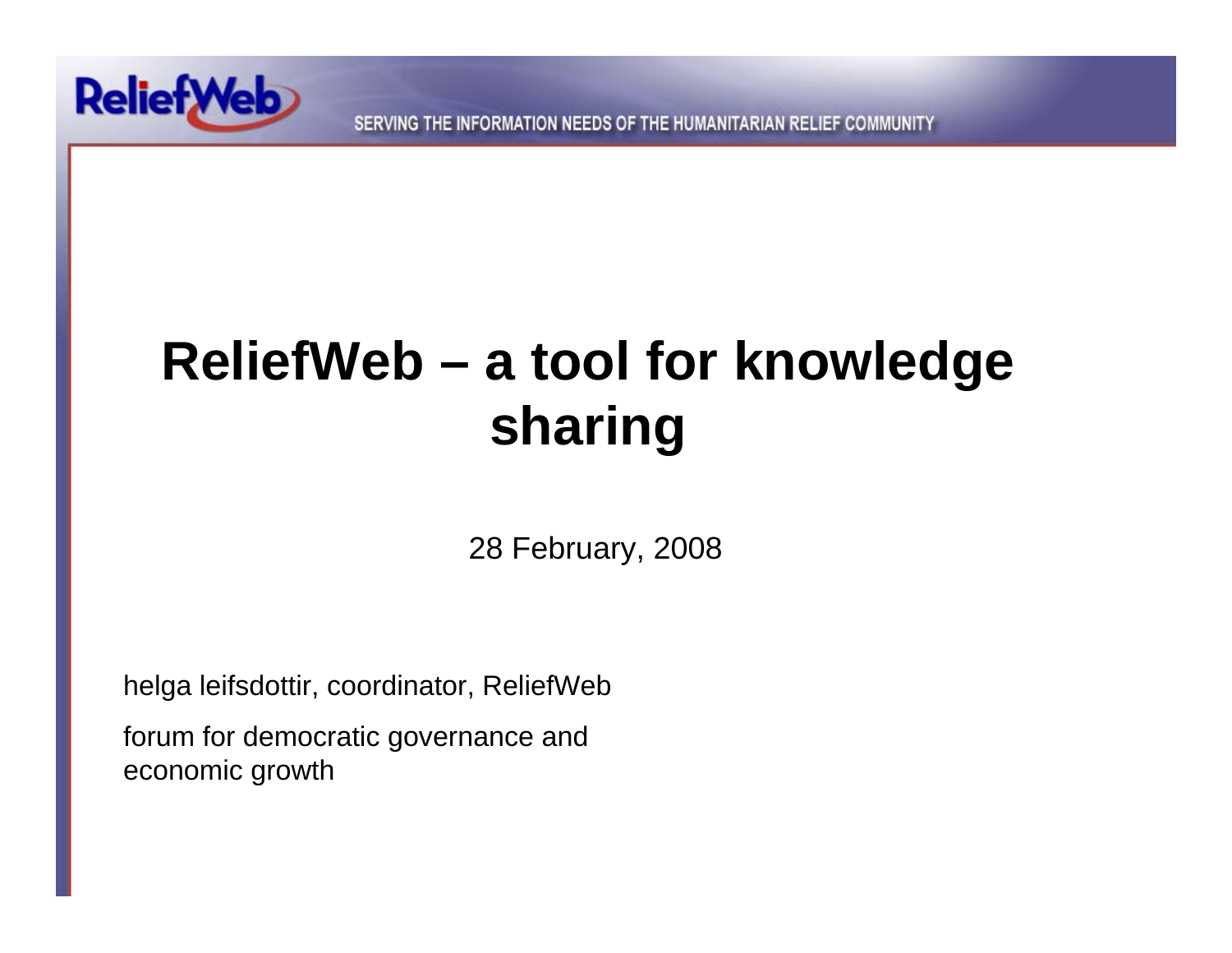

Iraq »

Territory »

Somalia »

Sudan »

Occupied Palestinian

Southern Africa Floods

more »

ERVING THE INFORMATION NEEDS OF THE HUMANITARIAN RELIEF COMMUNITY

### **IAP CENTRE**  $\ast$



uador: Floods (as of 22 Feb 008) - Location Map See all Maps

#### **BOUT RELIEFWEB**

eliefWeb is the global hub for ne-critical humanitarian formation on Complex nergencies and Natural sasters ore »



ited Nations Office for the oordination of Humanitarian ffairs.

#### **THER OCHA SITES**

**CHA Online** 

M DACS

irtual OSOCC

<u>edHum</u>

<u>ımanitarian Reform</u>

or Amonou Standing

ERF<sub>.</sub>

**JDAC** 

**SARAG** 

## **COUNTRIES & EMERGENCIES »**

Afghanistan » Central African Republic »

Chad » Democratic Republic of the Congo >>

Kenya »

See all Countries, Emergencies & **Natural Disasters:** 

Africa | Americas | Asia | Europe | Oceania

### **LATEST NATURAL DISASTERS**

Philippines: Floods and Landslides - Feb 2008»

Madagascar: Cyclone Ivan - Feb 2008»

Ecuador: Floods - Feb 2008 »

Great Lakes: Earthquake - Feb 2008»

### **APPEALS & FUNDING »**

CAP: 2008 Humanitarian Appeals » Current Funding Status of Humanitarian Appeals » By Country/Emergency» Central Emergency Response Fund (CERF) >> UN Foundation CERF Donation Page » Good Humanitarian Donorship >> Business Contributions to UN Emergency Relief Efforts »

### **POLICY & ISSUES »**

Delivering Better Aid: An Opportunity for European Union-Leadership in the Fight Against Global Poverty » Why we Need to Look Hard at the NGOs' Flaws » Exploring the Science of Complexity »  $more <sub>></sub>$ 

**DOOFFOOIOUAL DECOUDOFC...** 

## **HEADLINES**

How to send us information »

B Kosovo: Will divorce from Serbia be better than forced marriage?»

26 Feb 2008

- Sudan: Darfuri IDPs feel tangible benefits from Chinese assistance »
- **E** Iraq: Dire state of health system must take priority »
- B Israel-OPT: 'Dramatic consequences' for civilians on both sides - UN humanitarian chief »
- Many Kenyan refugees in Uganda too scared to return »
- Cameroon: Movement of refugees to Maltam camp ongoing, over 5,500 relocated »
- **B** Ecuador: Providing assistance to flood victims - IOM »

<sup>t\_</sup>click to save go to Latest Updates

#### **FROM OUR PARTNERS** (These links will take you to external sites.)

Stop TB Partnership at

UNICEF Humanitarian Action Report 2008 PreventionWeb<sup>®</sup>

### SPECIAL FOCUS

ReliefWeb User Statistics 2007 »

OCHA in 2008: Activities and Extra-budgetary Requirements »

Guiding Principles for Public-Private Collaboration for Humanitarian Action »

Global Symposium +5: Information for Humanitarian Action »

Latest OCHA Annual Report >>

Avian Influenza Resources »

Evaluation of ReliefWeb »

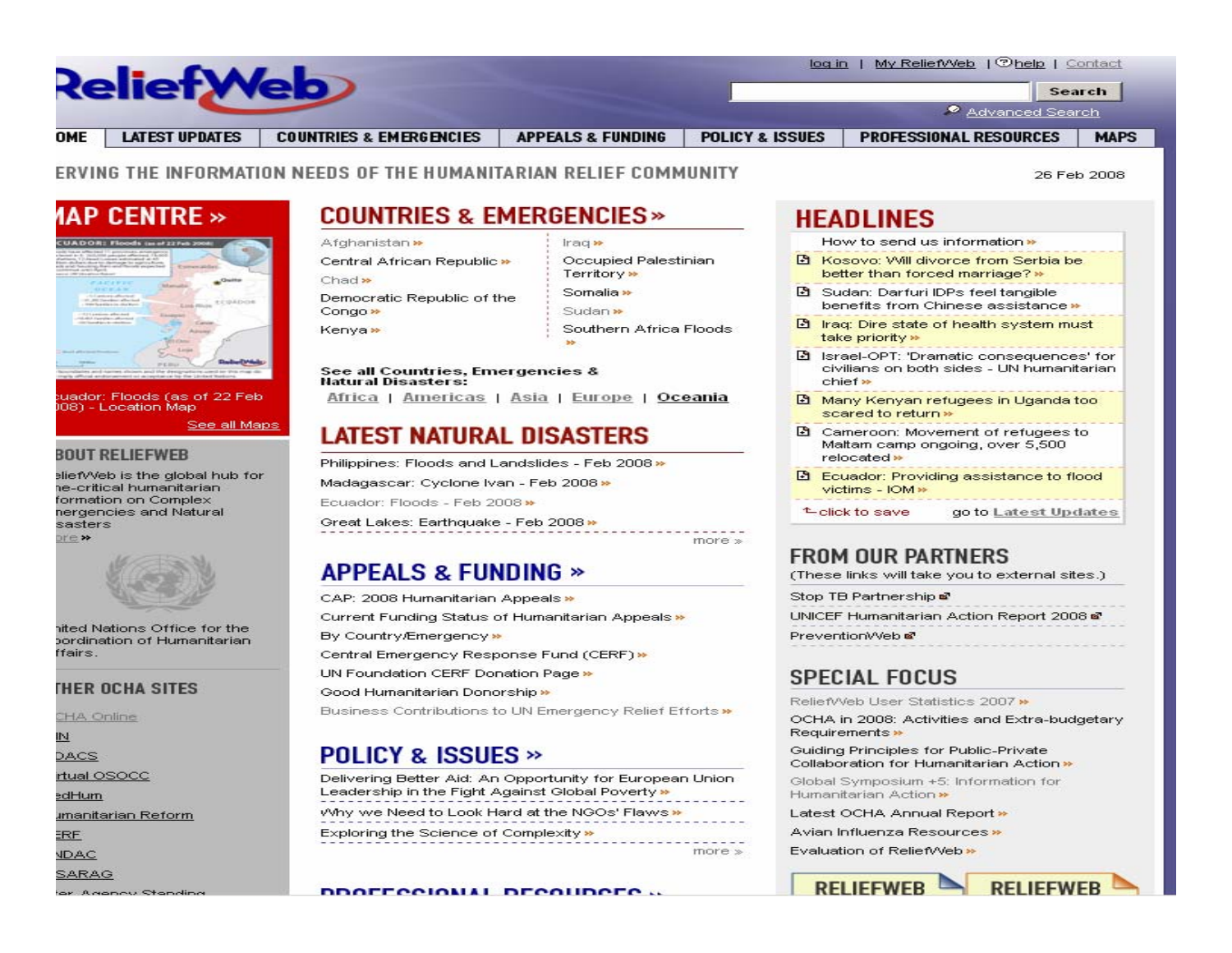

## **authorities**

**1991 GA Resolution 46/182.** Strengthening of the coordination of humanitarian emergency assistance of the United Nations – Defines information role of Emergency Relief Coordinator. <sub>Annex 1,</sub><br>Section VI, paragraph h

**ReliefWeb mandate:** 

*"Strengthen the response capacity of the international humanitarian community through the timely dissemination of reliable information" (OCHA RW 1996)* 

**1997 GA Resolution 51/194.** Endorsed ReliefWeb's creation and requested information sharing through ReliefWeb by all governments, relief agencies and NGOs – Para 13

**2003 GA Resolution 57/153.** Emphasized importance of sharing information in emergencies, underlined importance of taking advantage of services like ReliefWeb – Para 10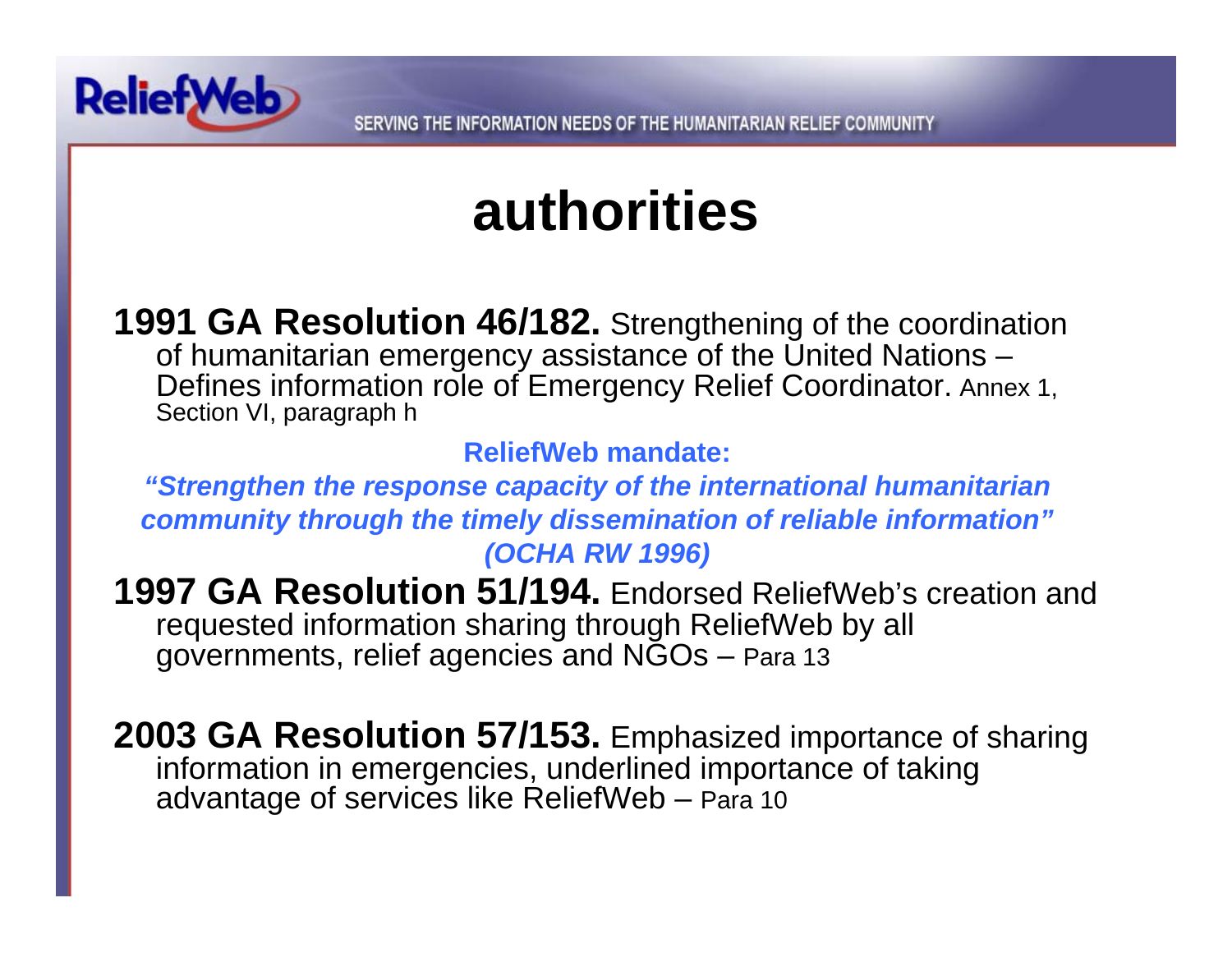

## **24-hour coverage – three offices**

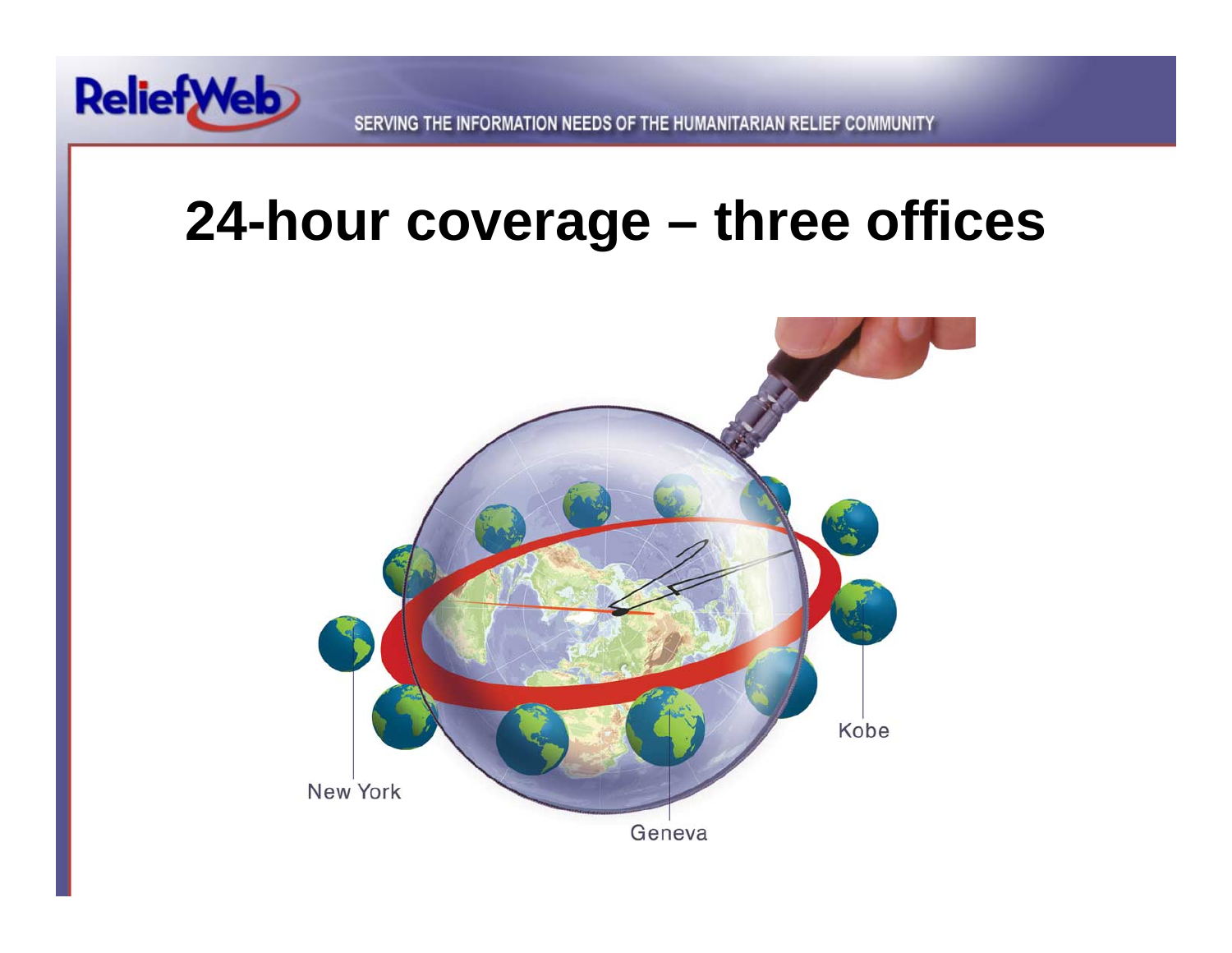

## **info partners**

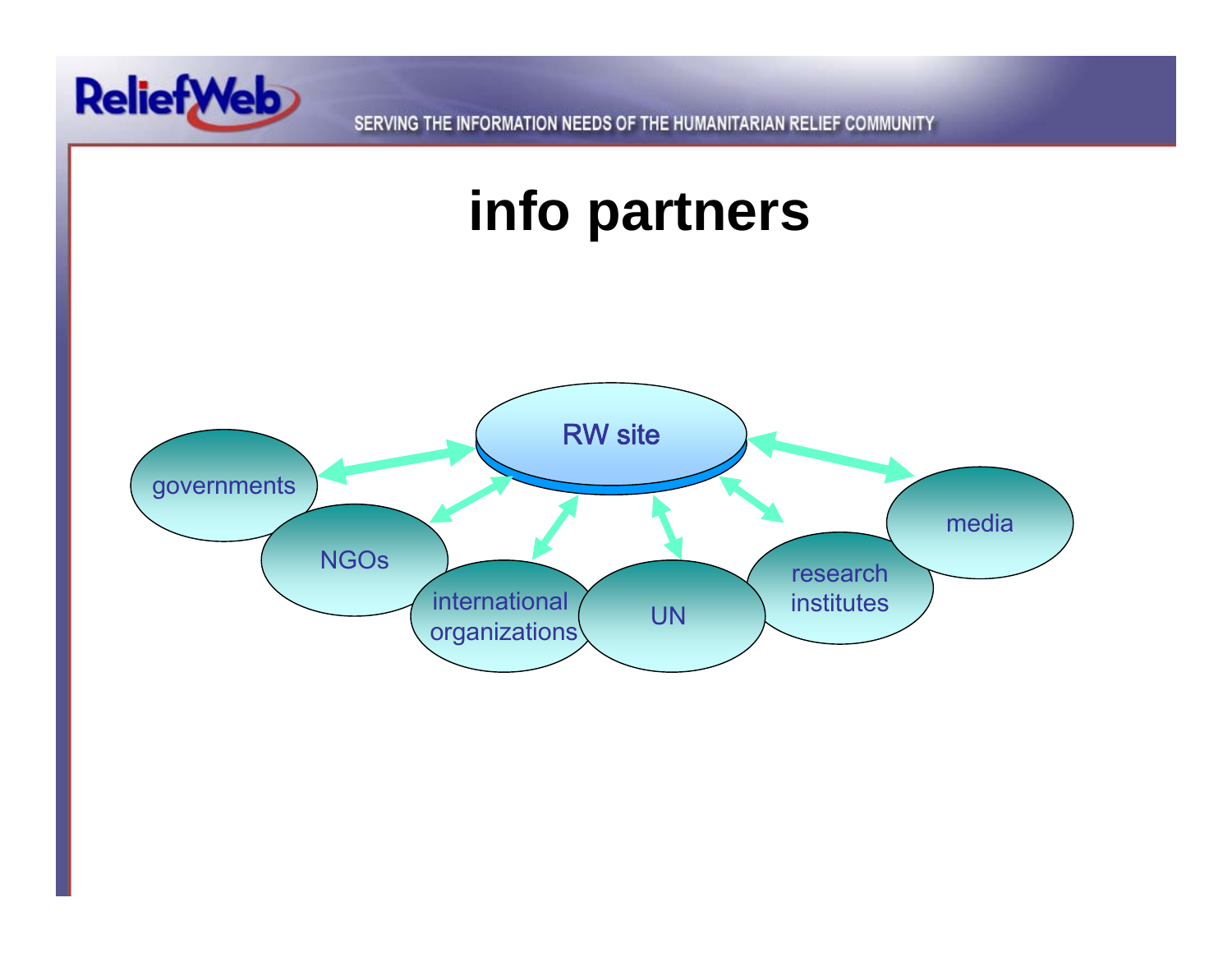

# **humanitarian info network**

- information for humanitarian action
- community of practice build knowledge best practice
- statement = 13 principles
- recommendations  $= 8$  themes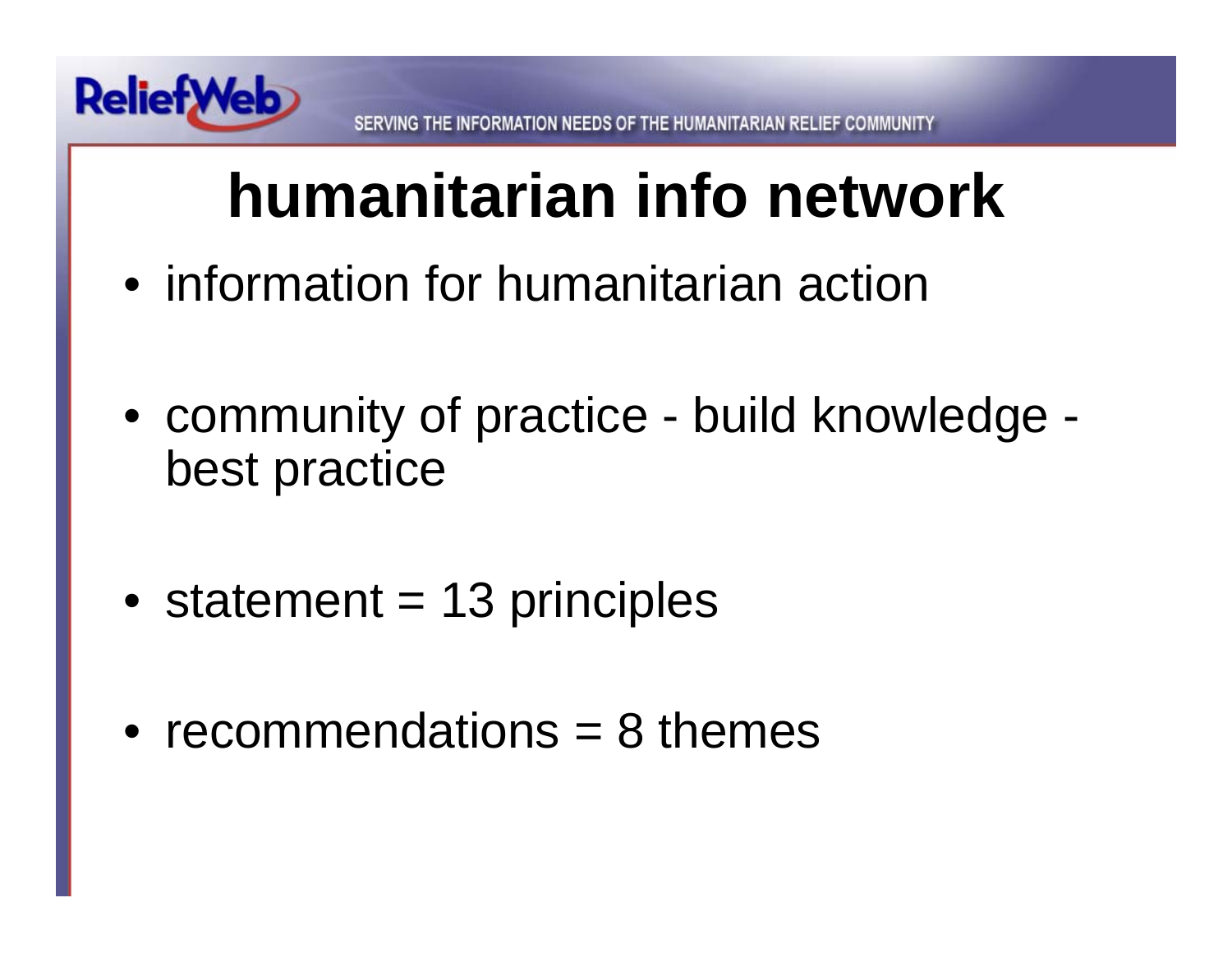

## **global symposium + 5**

13 principles: Accessibility **Inclusiveness** Inter-operability Accountability **Verifiability** Relevance **Objectivity Humanity Timeliness Sustainability Reliability Confidentiality Reciprocity**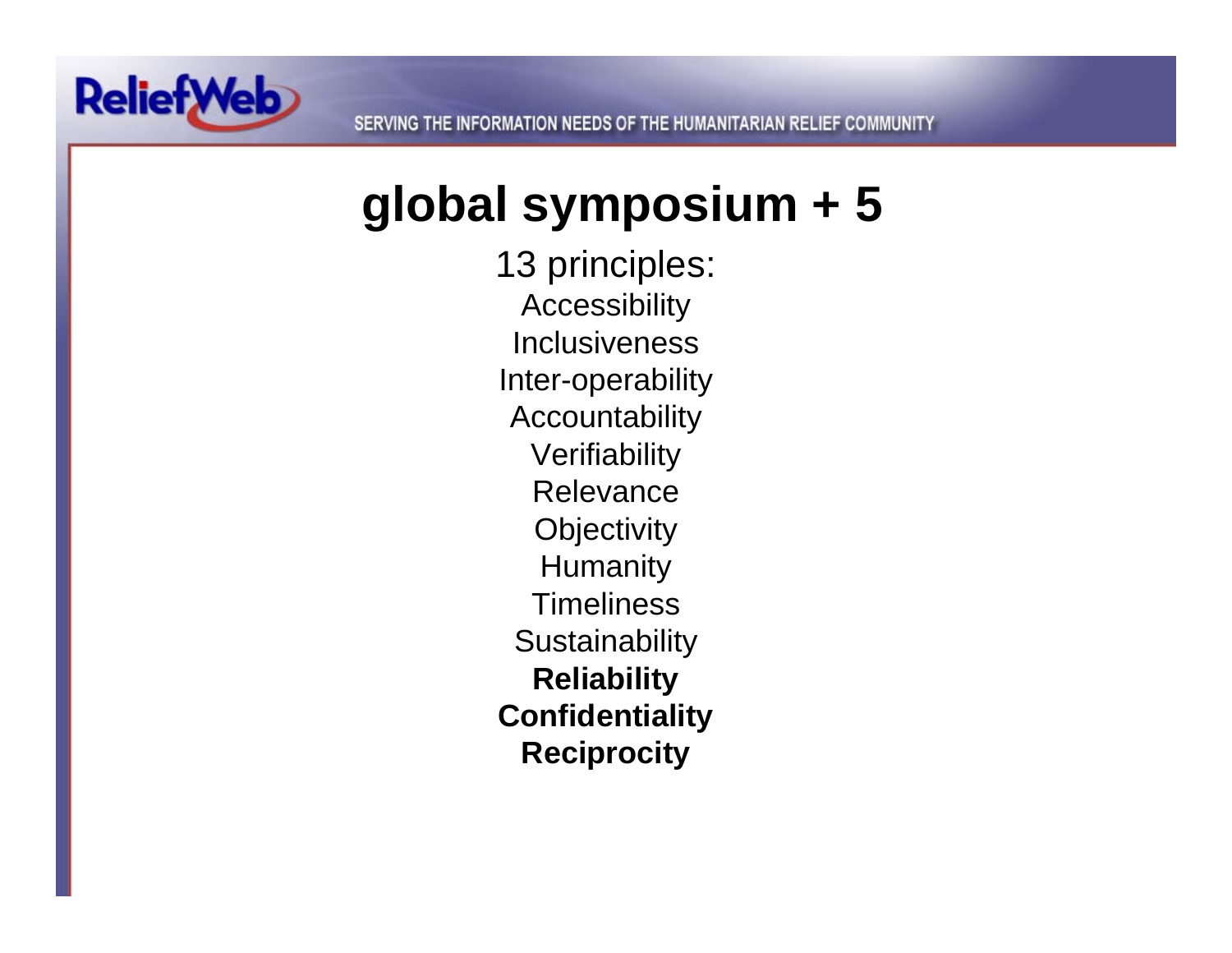

## **themes**

- **1. Strategic use of Information and Analysis**
- **2. Standards**
- **3. Collaboration and Partnerships**
- **4. Communications with Affected Communities**
- **5. Preparedness**
- **6. Professionalization**
- **7. Technology/Innovation**
- **8. Capacity Building**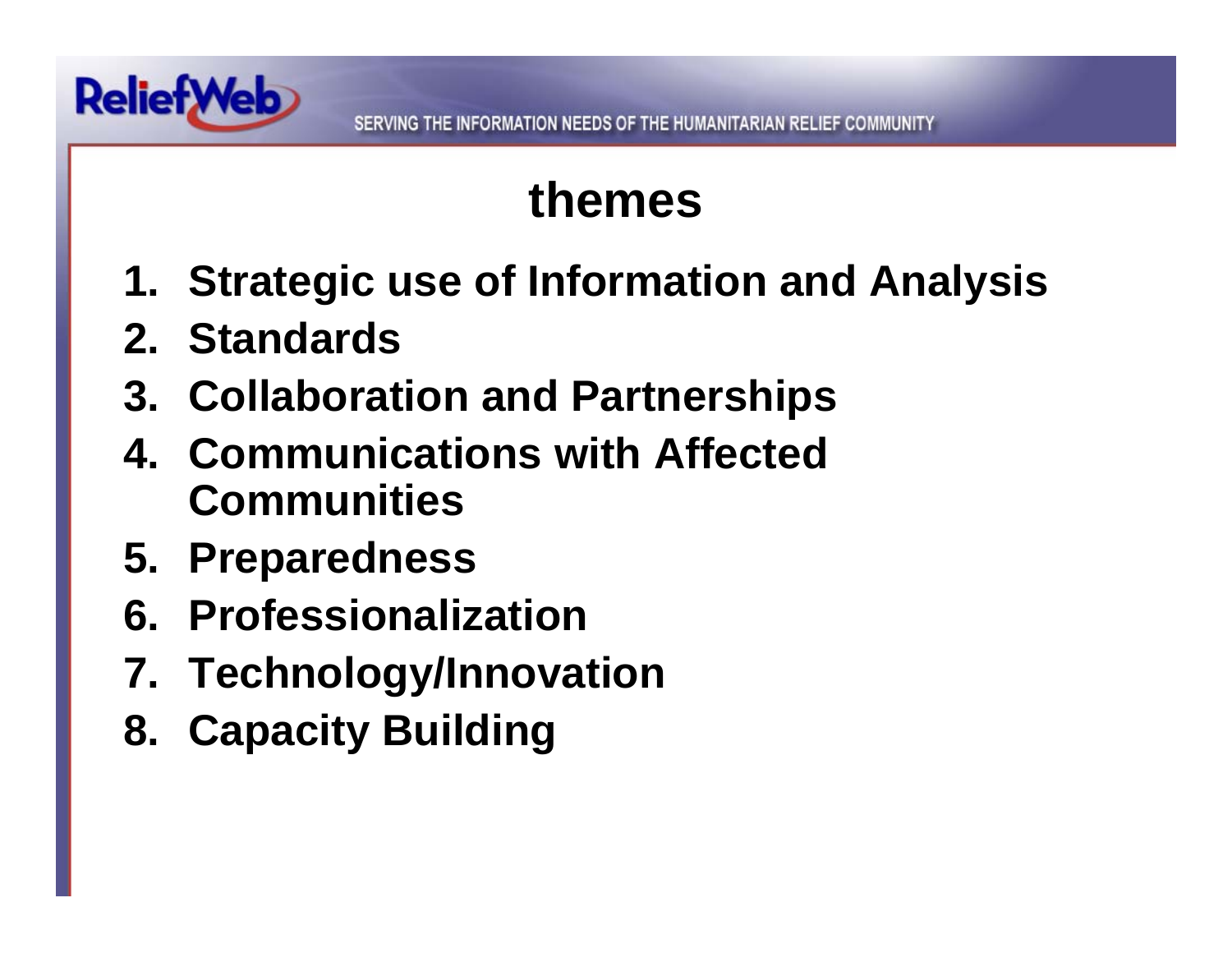



- www.reliefweb.int
- www.reliefweb.int/symposium
- submit@reliefweb.int
- helga.leifsdottir@un.org